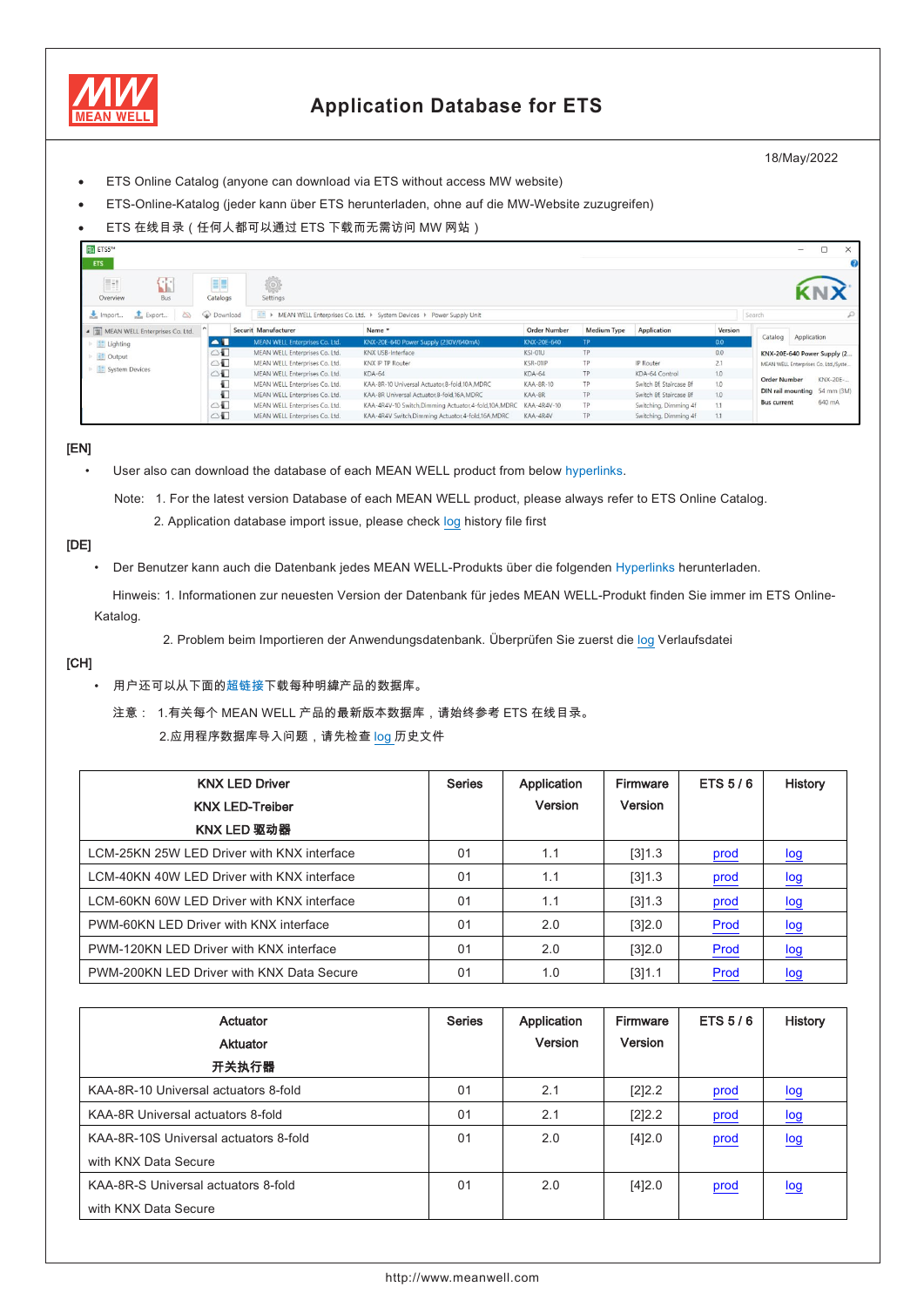| <b>Dimming Actuator</b><br><b>Dimmaktor</b>   | <b>Series</b> | Application<br>Version | Firmware<br>Version | ETS $5/6$ | <b>History</b>                |
|-----------------------------------------------|---------------|------------------------|---------------------|-----------|-------------------------------|
| 调光执行器                                         |               |                        |                     |           |                               |
| KAA-4R4V-10 DC0-10V Dimming actuators 4-fold  | 01            | 1.2                    | [2]1.6              | prod      | log                           |
| KAA-4R4V DC0-10V Dimming actuators 4-fold     | 01            | 1.2                    | [2]1.6              | prod      | $\overline{\underline{\log}}$ |
| KAA-4R4V-10S DC0-10V Dimming actuators 4-fold | 02            | 2.0                    | [4]2.0              | prod      | log                           |
| with KNX Data Secure                          |               |                        |                     |           |                               |
| KAA-4R4V-S DC0-10V Dimming actuators 4-fold   | 02            | 2.0                    | [4]2.0              | prod      | log                           |
| with KNX Data Secure                          |               |                        |                     |           |                               |

| Gateway<br>Gateway<br>网关   | <b>Series</b> | Application<br>Version | <b>ETS APP</b><br>Version | <b>Firmware</b><br>Version     | ETS $5/6$ | History |
|----------------------------|---------------|------------------------|---------------------------|--------------------------------|-----------|---------|
| KDA-64 KNX-DALI gateway    | 01            | 1.0                    | n/a                       | 1.2                            | prod      |         |
| DLC-02-KN KNX-DALI gateway | 01            | 2.0                    | 2.0                       | <b>DALI 2.1</b><br>KNX [4] 2.0 | prod+APP  | log     |

| <b>Bus Power Supply</b><br><b>Bus-Netzteil</b><br>总线电源 | <b>Series</b> | Application<br>Version | Firmware<br>Version | ETS $5/6$ | <b>History</b> |
|--------------------------------------------------------|---------------|------------------------|---------------------|-----------|----------------|
| KNX-20E-640 Bus power supply 640mA                     | 01            | 0.0                    |                     | prod      |                |
| KNX-40E-1280 Bus power supply 1280mA                   | 01            | 0.0                    |                     | prod      |                |
| KNX-40E-1280D Bus power supply 1280mA                  | 01            | 1.1                    | 1.4                 | prod      | log            |

| <b>System Component</b><br>Systemkomponente<br>系统部件 | <b>Series</b> | Application<br>Version | Firmware<br>Version | ETS $5/6$ | <b>History</b> |
|-----------------------------------------------------|---------------|------------------------|---------------------|-----------|----------------|
| KSI-01U USB interface                               | 01            | 0.0                    | 1.0                 | prod      |                |
| KSC-01L LINE coupler                                | 01            | 3.1                    | 1.0                 | prod      |                |
| KSR-01IP IP router                                  | 01            | 2.1                    | 1.0                 | prod      |                |

This document can also be found under the Downloads of Products in the MEAN WELL Home website.

Dieses Dokument finden Sie auch unter "Download" auf der Homepage der Website für Gebäudeautomation.

本文档也可以在明纬网站的"资料下载"中找到。

<https://www.meanwell.com/productCatalog.aspx>

<https://building.meanwell.com/productCatalog.aspx>

**ETS Application Database**